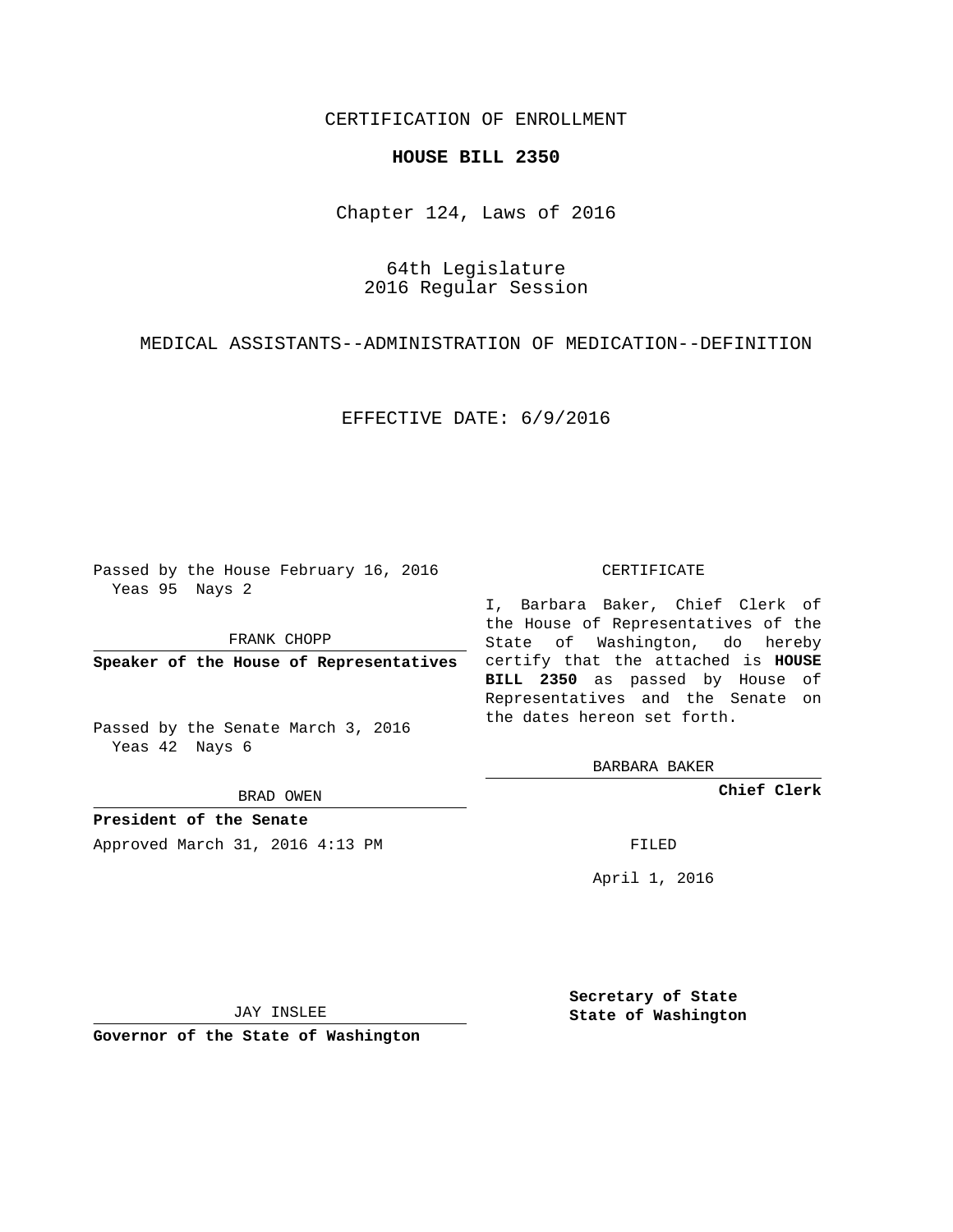Passed Legislature - 2016 Regular Session

**State of Washington 64th Legislature 2016 Regular Session**

**By** Representatives Cody and Jinkins

Prefiled 01/05/16. Read first time 01/11/16. Referred to Committee on Health Care & Wellness.

1 AN ACT Relating to defining the administration of medication by medical assistants; and amending RCW 18.360.010.2

3 BE IT ENACTED BY THE LEGISLATURE OF THE STATE OF WASHINGTON:

4 **Sec. 1.** RCW 18.360.010 and 2012 c 153 s 2 are each amended to 5 read as follows:

6 The definitions in this section apply throughout this chapter 7 unless the context clearly requires otherwise.

8 (1) "Administer" means the retrieval of medication, and its 9 application to a patient, as authorized in RCW 18.360.050.

 (2) "Delegation" means direct authorization granted by a licensed health care practitioner to a medical assistant to perform the functions authorized in this chapter which fall within the scope of practice of the health care provider and the training and experience 14 of the medical assistant.

15  $((+2)^{n})$   $(3)$  "Department" means the department of health.

16  $((+3)^{n})$   $(4)$  "Health care practitioner" means:

17 (a) A physician licensed under chapter 18.71 RCW;

18 (b) An osteopathic physician and surgeon licensed under chapter 19 18.57 RCW; or

20 (c) Acting within the scope of their respective licensure, a 21 podiatric physician and surgeon licensed under chapter 18.22 RCW, a